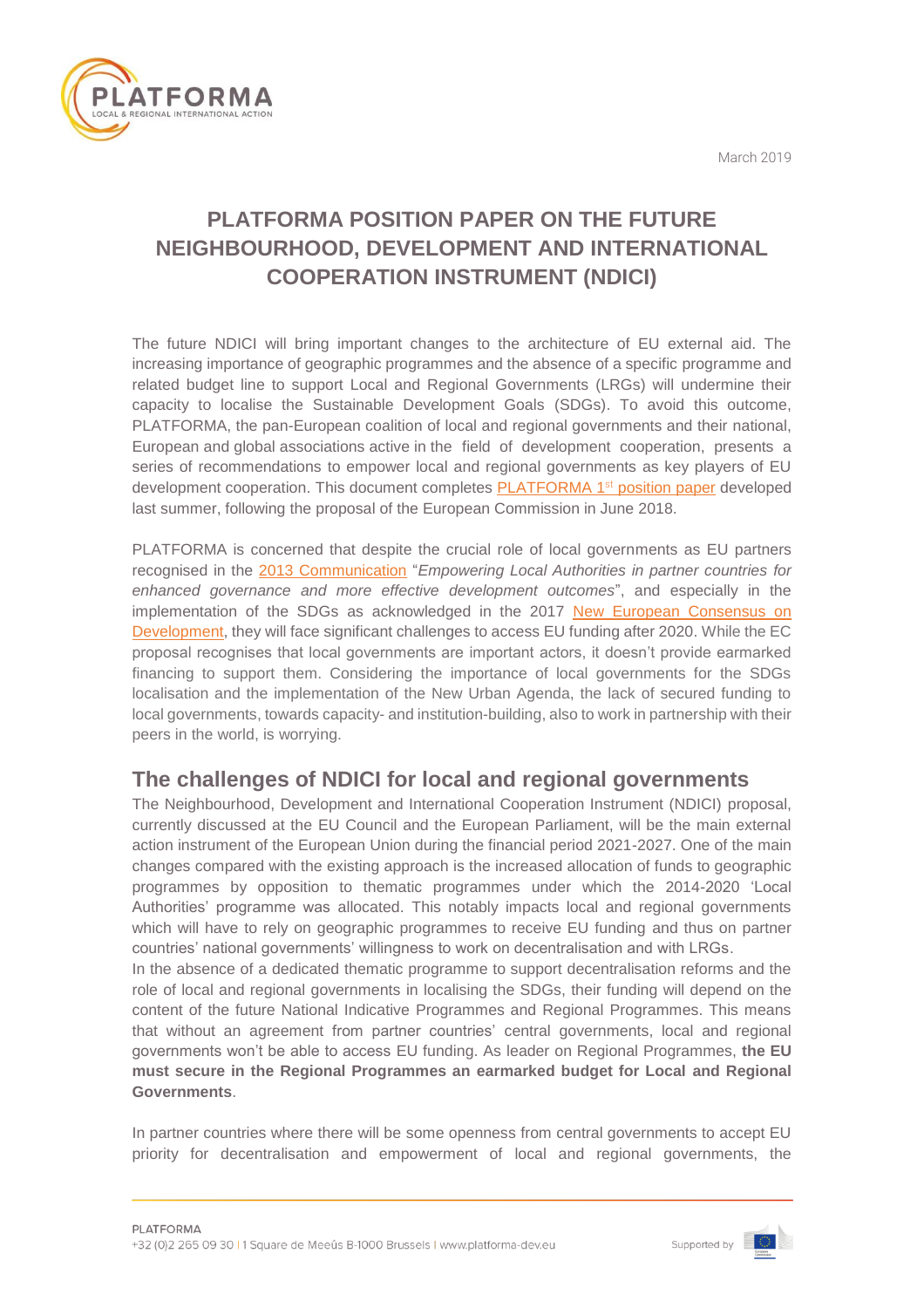

programming process and related budget will depend mainly on the political dialogue. Therefore, as suggested by the European Commission, it should include representatives of local and regional governments, something PLATFORMA strongly supports, but modalities need to be clearly and transparently defined. Moreover, in many partner countries, national associations of local and regional governments need capacity development to engage effectively in the political and technical dialogue with EU Delegations, Member States and central authorities. This is why EU support to build and strengthen institutions at local level, as well as capacity-building for local and regional governments and their representative national associations, notably through decentralised cooperation, remain crucial. To ensure this support, an earmarked budget for local and regional governments is essential, with an earmarked percentage of the regional envelopes and a dedicated thematic programme.

## **PLATFORMA seven recommendations**

### **1) Include the strengthening of institutions and decentralisation as transversal and mandatory sectors for Regional Indicative Programmes**

To ensure that local and regional governments are not left out from geographic programmes by national authorities, and in compliance with the principle of subsidiarity, PLATFORMA recommends to include a **mandatory decentralisation priority sector** in Regional Indicative Programmes, when national governments refuse to include it as a priority in the national programmes. This will allow the EU to support LRGs in delivering basic services and in developing policies to address local development challenges related to the Sustainable Development Goals, even in regions where central governments are reluctant to support local and regional governments. As recognised in the 2030 Agenda, local democracy, policy dialogue at all levels and enabling environment for LRGs are key factors to achieve the SDGs.

In addition, PLATFORMA recommends to involve local and regional governments, through their representative national associations, in the design, implementation and monitoring of National and Regional Indicative Programmes. This will ensure the mainstreaming of the Territorial Approach to Local Development (TALD).

### **2) Explicitly recognise and support the role of LRGs in the localisation of the Sustainable Development Goals**

The EC proposal doesn't mention precisely the crucial role local governments play in the design, implementation and monitoring of the SDGs. This role was however mentioned in the Agenda 2030 itself as all 17 goals have local components and are related to the daily work of local and regional governments. This is why the future regulation should:

- $\triangleright$  Explicitly acknowledge and support local and regional governments in the SDGs localisation and awareness-raising in Europe and with partners abroad, through decentralised cooperation.
- $\triangleright$  Mention that the political dialogue with local governments should not only relate to specific programmes on decentralisation in a specific country, but include all relevant sectors of development and related to SDGs, such as major economic or infrastructure investments in both urban and rural communities, gender equality, climate change and environmental protection, migration as well as protection of human rights and promotion of democracy.
- $\triangleright$  Describe the governance schemes to include LRGs in the national and EU reporting processes and support the development of disaggregated data at local level.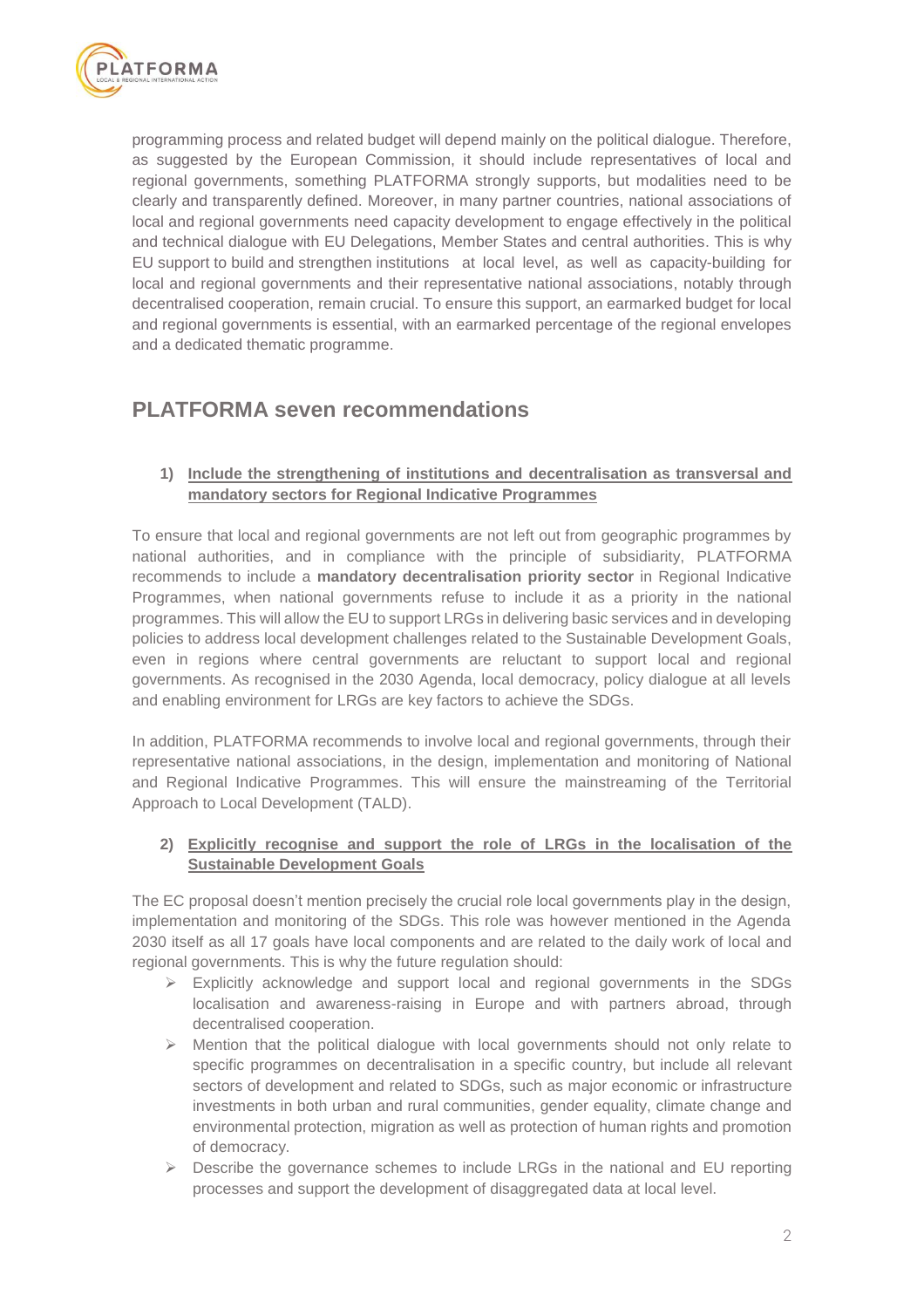

 $\triangleright$  Support a seat for LRGs and representative associations at the decision table in UN arena.

#### **3) EU Country Roadmaps for engagement with Local and Regional Governments**

The EU, its Delegations and the Member States should develop Country Roadmaps for engagement with Local and Regional Governments, as they do with Civil Society since 2012, in order to ensure an efficient policy dialogue. They should take into account the views and specificities of LRGs in each country about the key development and governance issues, and share them with national authorities, in order to contribute to the development of a joint vision and common framework to engage with LRGs. Thus in line with the 2030 Agenda and the 2019 EU Report on Policy Coherence for Development and the recognition of a joint responsibility, Country Roadmaps will help identify long-term objectives of EU cooperation with LRGs, in order to:

- improve understanding of EU institutions about LRGs' competencies and actions, including decentralised cooperation;
- set up a permanent scheme for dialogue with LRGs where relevant issues are discussed in a more innovative way, and new alliances and partnerships built up, notably for achieving Sustainable Development Goals;
- reinforce EU commitment to promote an enabling environment for LRGs and decentralisation processes, according to the principle of subsidiarity;
- support capacity development of LRGs and their representative national associations to participate in the joint programming with the national state and with the EU, to raise awareness of citizens, to improve their internal capacities respecting the principles of good governance;
- provide training opportunities to LRGs on EU functioning, funding and rules, in order to strengthen their legitimacy, credibility, project delivery, evidence-based advocacy;
- propose innovative funding modalities to ensure a more strategic and long-term approach including avoiding fragmentation in funding and integration of a whole new array of support modalities that go beyond project support based on calls for proposals as in most circumstances, LRGs and their representative national associations occupy a 'monopoly position' as defined in EC legal terminology (delegated management of the funds, direct EU grant, etc.).

#### **4) Design a thematic programme to support LRGs to engage in decentralised cooperation**

International partnerships between local and regional governments, or decentralised cooperation, is an efficient tool to increase the institutional and personal capacities of local governments from partner countries to develop plans and deliver services, to tackle common challenges and to improve the quality of decentralisation reforms. These types of international, transnational or cross-border territorial cooperation have existed for decades and involve many European local and regional governments, and their representative national associations. It should be explicitly mentioned and supported by the NDICI proposal in its Article 22. European local and regional governments must be actively supported in undertaking decentralised development cooperation, involving technical cooperation and exchanges of expertise between local governments to work with their peers in answering together common challenges and in building the necessary capabilities to localise the SDGs in Europe and in partner countries, and even in playing a diplomatic role. Decentralised cooperation should not be understood as partnerships with limited thematic scope (e.g. urban planning) as there is potential for decentralised cooperation to strengthen the wider governance framework. This also requires an equal focus on building the capacity of political leaders and strategic staff to deepen democracy and making local government systems work.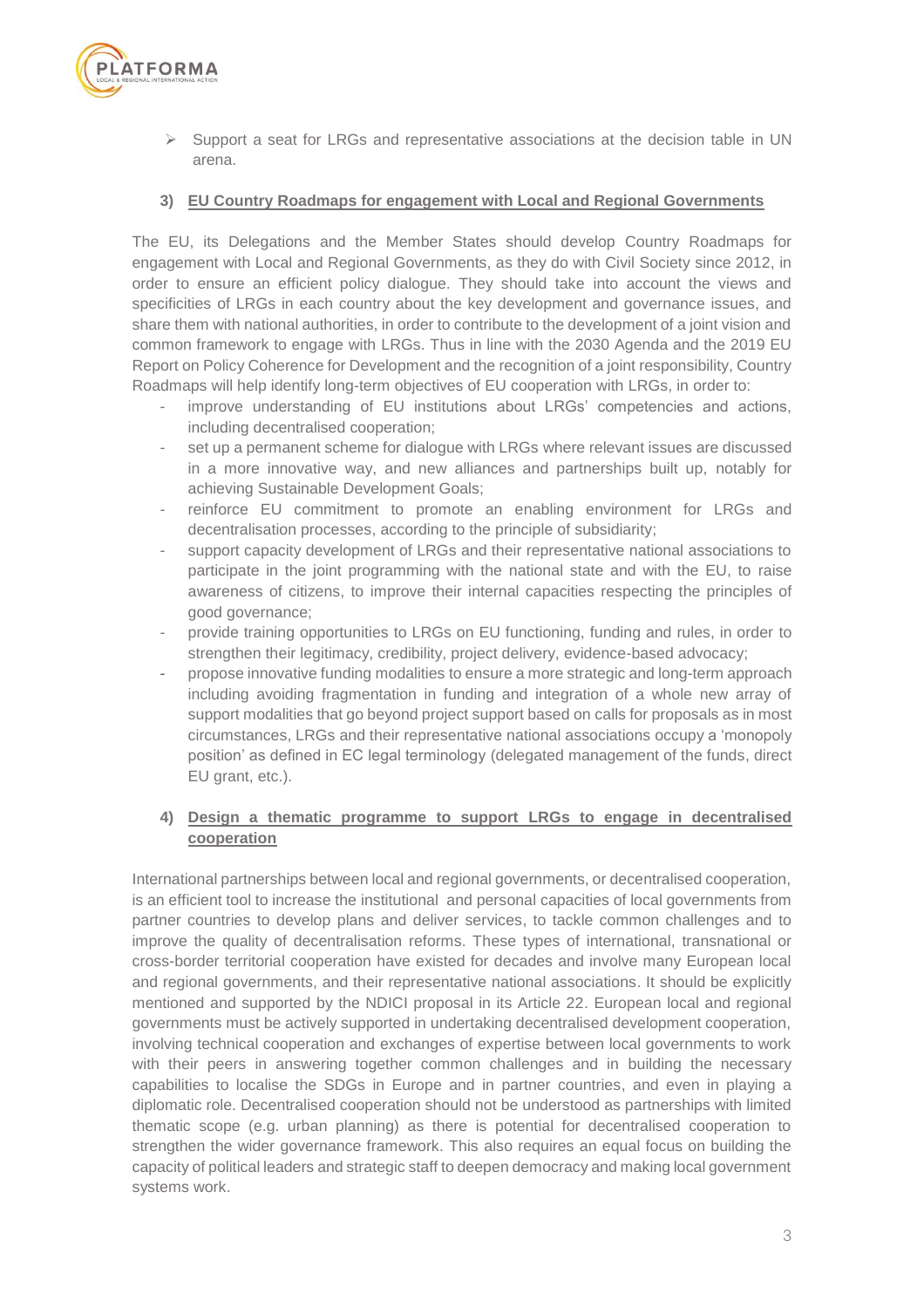

#### **5) Need to reinforce national association of LRGs**

The participation of local and regional governments to the political dialogue in national context needs to be ensured and strengthened thanks to resources and improved capacities, notably of their representative national associations. To ensure effective involvement of sub-national governments in the political and technical dialogue with EU delegations and national governments, the EU should provide specific support to representative national associations of LRGs in partner countries, and a financing modality for local governments within the thematic programmes.

Finally, as the recent success of the EU programme "Partnerships for sustainable cities" shows, the level of co-financing from the EU is a key factor to ensure LRGs' access to EU funding. This is why PLATFORMA recommends that future EU programmes for LRGs and their associations include higher levels of co-financing, up to 95%.

#### **6) Support local governments of all sizes: deepening the territorial approach**

The EC proposal, in the geographic programmes, suggests to support local governments to improve the delivery of basic services at city level. While it is important to support cities to face the challenges of the New Urban Agenda, the European Union should support urban areas of all sizes rather than focussing on "mega cities", rural areas and regional governments. It is important to remember that around half of the world's population lives in intermediary cities, where most of demographic growth is taking place, notably in Africa. Thus the European Union should also support local governments from rural areas and regions, which can play a crucial coordination role in the development of the territories, with a Territorial Approach to local Development (TALD).

#### **7) The partnership approach should be reinforced in EU development policy**

We hope that the clear separation between CSO programme and local governments potential support will not hamper the multi-stakeholder policy dialogue started 10 years ago in Europe. Coordination between civil society, local and regional governments and EU institutions, both in Brussels, in international fora and at country level, is pivotal to ensure the achievement of EU development policy and the SDGs. In particular all should be involved in a policy dialogue with the European Commission, the European Parliament and the EU Member States about the design, implementation and monitoring of a strong European strategy to implement the SDGs in Europe and their global dimension. As recently highlighted in the European Commission's reflection paper "*Towards a Sustainable Europe by 2030*", a multi-stakeholder dialogue is required to fully achieve the implementation of the SDGs. For the scenario 1 to be fulfilled, it is necessary to give space for sub-national governments within the European and international decision-making process.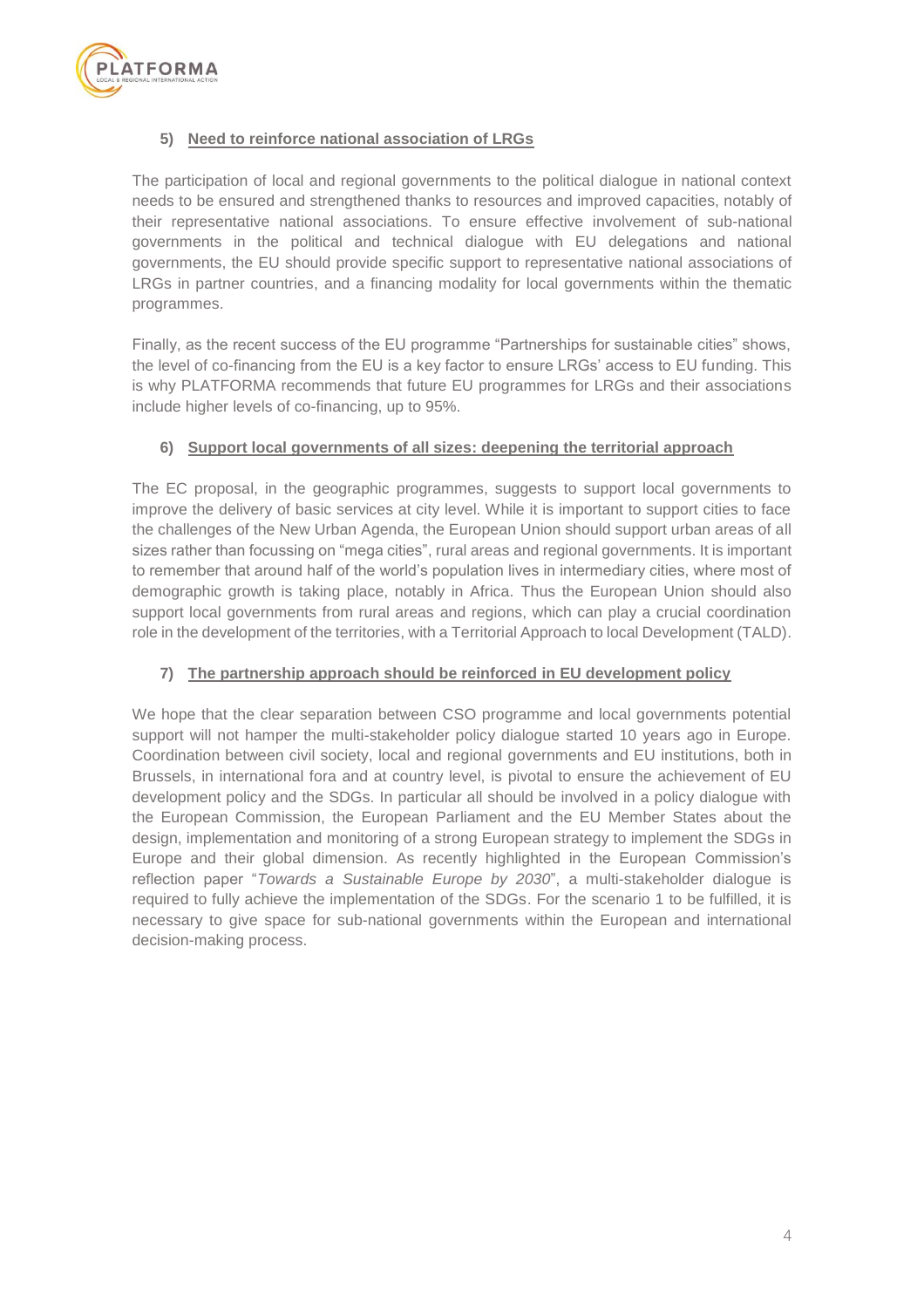

**PLATFORMA'S PARTNERS** 



# **Contact**

Marlène Siméon Director Phone: +32 2 842 67 76 [Marlene.simeon@ccre-cemr.org](mailto:Marlene.simeon@ccre-cemr.org)